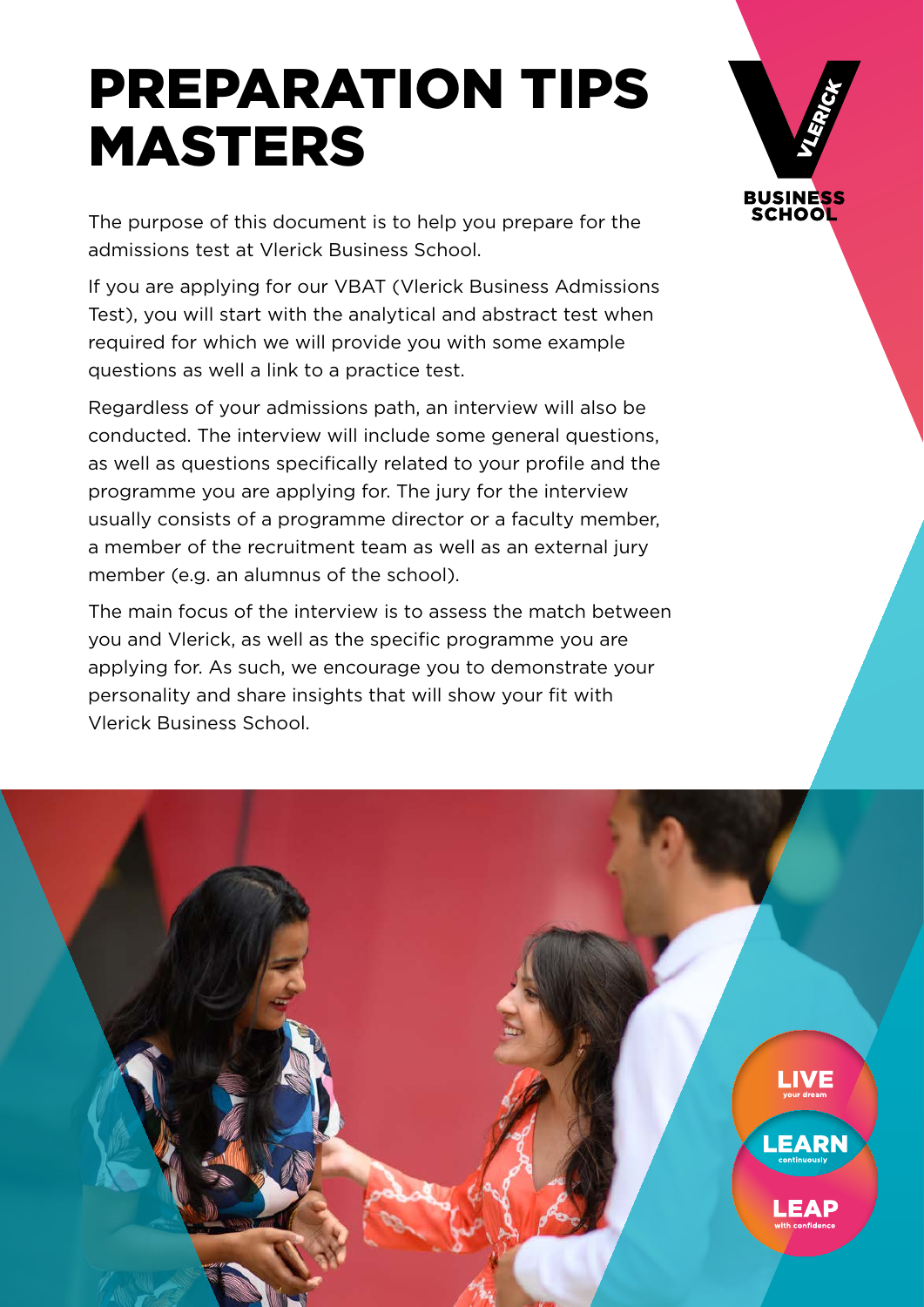## **IN-HOUSE TEST**

The analytical test is a computer based, multiple choice test, that will take about 30 minutes. It assesses whether you can quickly read and interpret business data.

The analytical test differs from the GMAT/GRE in that it focuses on analytical skills only, not on verbal reasoning or other types of skills. Moreover, the mathematical part of the GMAT/GRE primarily involves pure calculations, which is not the case in our analytical test.

additional abstract test which focuses on your logical/abstract reasoning. This will take about 20 minutes.

During the actual test, which takes place online, you are free to use a simple calculator and some scrap paper.

In order to prepare for your test, please find below some sample questions and a link to a practice test ("numerical reasoning test or abstract reasoning test" from Hudson):

**[https://www.hudsonsolutions.com/](https://www.hudsonsolutions.com/be-en/for-candidates/our-tests) [be-en/for-candidates/our-tests](https://www.hudsonsolutions.com/be-en/for-candidates/our-tests)**

In some cases, you may need to take an

## MOST IMPORTANT REASONS FOR STAFF ABSENCE IN 2005

| Illness/reason<br>of absence, | Stress/<br>Depression admissions | <b>Hospital</b> | <b>Cold</b> | <b>Infection Injury</b> |      | <b>Stomach</b><br>symptoms | <b>Severe</b><br><b>illness</b> | <b>TOTAL</b> |
|-------------------------------|----------------------------------|-----------------|-------------|-------------------------|------|----------------------------|---------------------------------|--------------|
| Number of<br>absence cases    | 94                               | 88              | 1307        | 123                     | 92   | 406                        | 56                              | 2166         |
| Number of<br>missed workdays  | 3478                             | 3143            | 2886        | 1989                    | 1723 | 917                        | 864                             | 15000        |

- 1. What is the percentage of missed workdays due to stress/depression and hospital admission in relation to total missed workdays?
	- **1. 44,14 %**
	- 2. 23,19 %
	- 3. 20,95 %
	- 4. 8,4 %
- 2. In the first six months of 2006 there was a monthly average of 189 absence cases. How many cases should occur in the final 6 months so that there are as many absence cases in 2006 as in 2005?
	- 1. 1977
	- 2. 1134
	- 3. 102
	- **4. 1032**
- 3. For which reason were the average missed workdays the highest?
	- 1. Hospital admission
	- 2. Injury
	- **3. Stress/depression**
	- 4. Infection
- 4. The average cost of an employee's missed workday was EUR132. What was the average cost of an absence case due to stomach symptoms in 2005?

#### **1. EUR 298,14**

2. EUR 53 592,00 3. EUR 121 044,00

4. EUR 2 036,57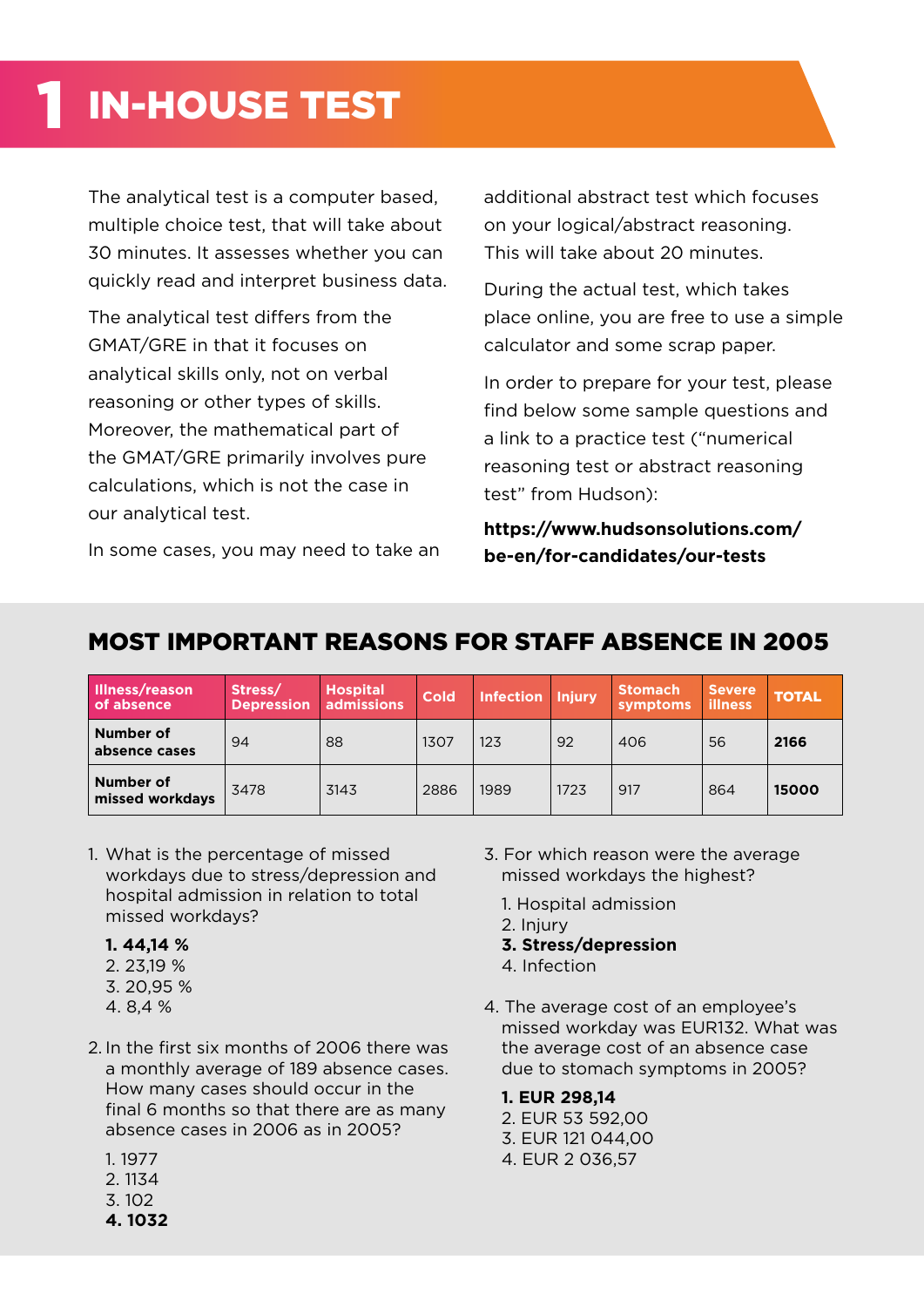# 2 PERSONAL INTERVIEW

## A) MOTIVATION

The jury will try to get a good feel of your motivation for Vlerick and the programme you are applying for, as well as your fit within the group. As such, it would be a good idea to reflect beforehand about the different reasons why you want to do the programme, what your expectations are, and why Vlerick is your top choice. The jury will expect you to have a clear understanding of the programme structure and curriculum. Think also how you will convince the jury of your interest in management and how the programme will help you in your future career. Don't be afraid to take a stand and show us your personal, critical opinion, if possible, supported by personal examples.

You may expect questions such as:

- What could be your added value to the group?
- What are your personal expectations from the group?
- What are your main strengths and development points?
- What kind of job would you like to have say 5 years from now?

The way you express yourself and your oral English language skills will also be assessed during the interview.

## B) KNOWLEDGE

For all of our programmes we expect you to have a specific interest in that field, which means that you most likely also follow the news on that topic. For some more specific programmes, we also need to assess your knowledge on certain concepts, before allowing you to pass our admissions test. **Please find below some preparation tips and example questions for each programme:**

### MASTERS IN FINANCIAL MANAGEMENT

If you have no or a limited background in Corporate Finance, we advise you to read the book 'Corporate Finance' by Ross & Westerfield. This book can be borrowed at the Vlerick library for free. Furthermore, a general review of accounting principles and financial statements may be beneficial. The knowledge part of the interview may cover topics such as financial statements, ratio's, current evolutions in the financial industry or business in general (e.g. recent IPOs or M&A transactions,...).

#### **Example questions:**

- Please explain a firm's balance sheet
- What is cash flow?
- Please explain NPV
- Could you give an example of a successful merger or acquisition?
- Please explain the business of Moody's S&P Fitch

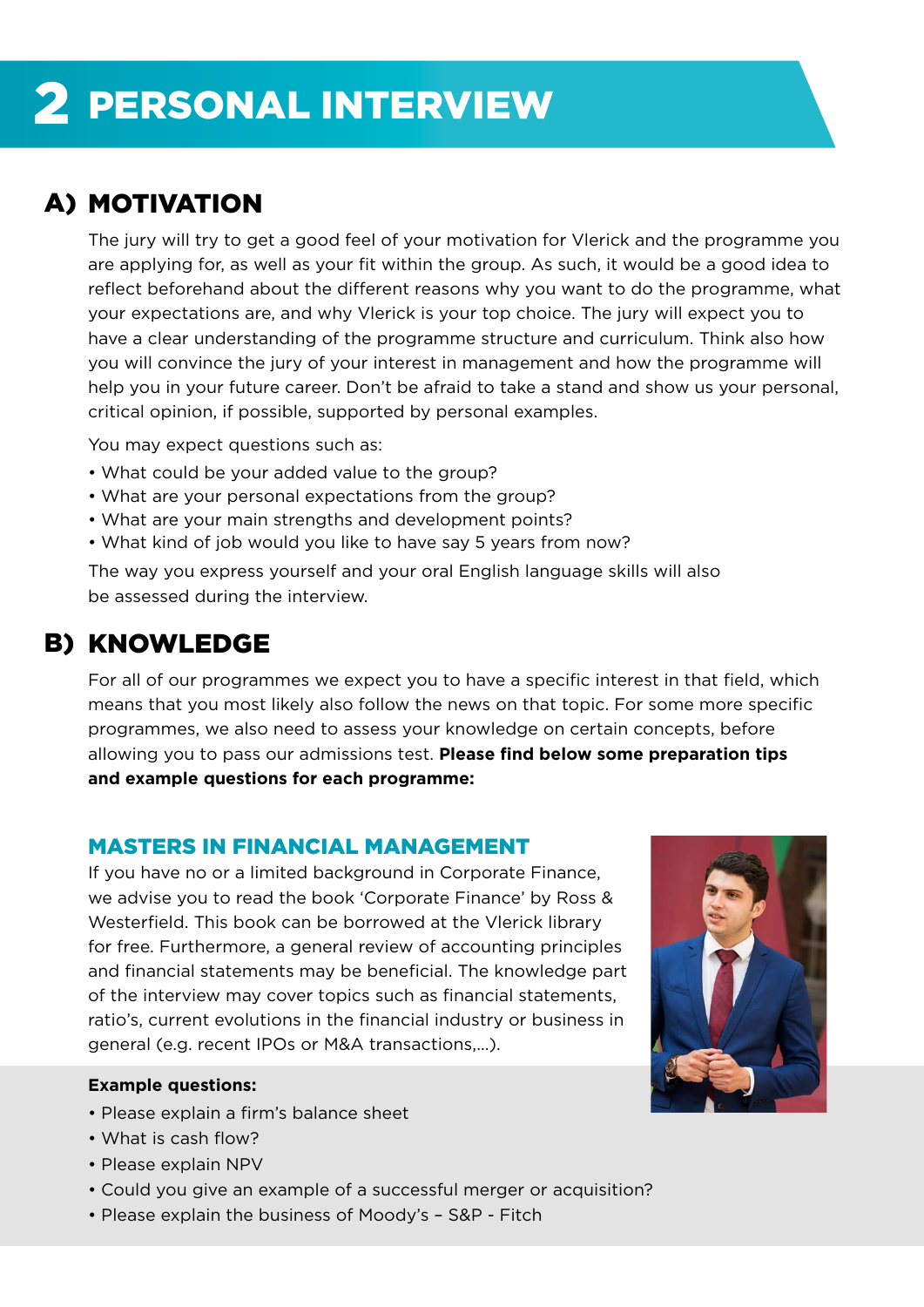

## MASTERS IN MARKETING & DIGITAL TRANSFORMATION

If you have no or a limited background in Marketing, we advise reading the book 'Marketing Management' and/or 'Principles of Marketing' by Philip Kotler or reviewing a basic marketing course. These books can be borrowed at the Vlerick library for free. The jury will expect you to know some marketing concepts, and will assess to what extent you can think and reason as a marketeer.

#### **Example questions:**

- Reflect on the marketing aspects related to a company or brand that is in the news, or a company mentioned on your CV.
- If you were a product manager, which steps would you take in order to launch a new product?
- Can you do a SWOT analysis of a multinational company?
- What are the differences between Marketing and Sales?

## MASTERS IN GENERAL MANAGEMENT

It is important to convince the jury about your knowledge of current events and the socio-economic environment (e.g. as covered in the business sections of the different media, etc.). Should you have a non-economic background, the questions may relate to the sector of your expertise (e.g. if you have a psychology background, you could be asked about your knowledge of the healthcare sector).



#### **Example questions:**

- How would you assess the performance of a certain company/country?
- What is the potential impact of recent political events on the economy?
- Which company or CEO do you admire and why?



### MASTERS IN GENERAL MANAGEMENT: BUSINESS ANALYTICS & AI

It will be important to show the jury that you have a solid interest in Data Science and insights into new technologies and technologically advanced industries.

#### **Example questions:**

- Please give an example of a company that is smartly leveraging AI technology?
- Can you give an example of people analytics?
- What is the link between IoT, Big Data technology and AI in manufacturing, please clarify with a business example?
- For which purpose is SQL mainly used in business?
- What is the difference between supervised and unsupervised learning?